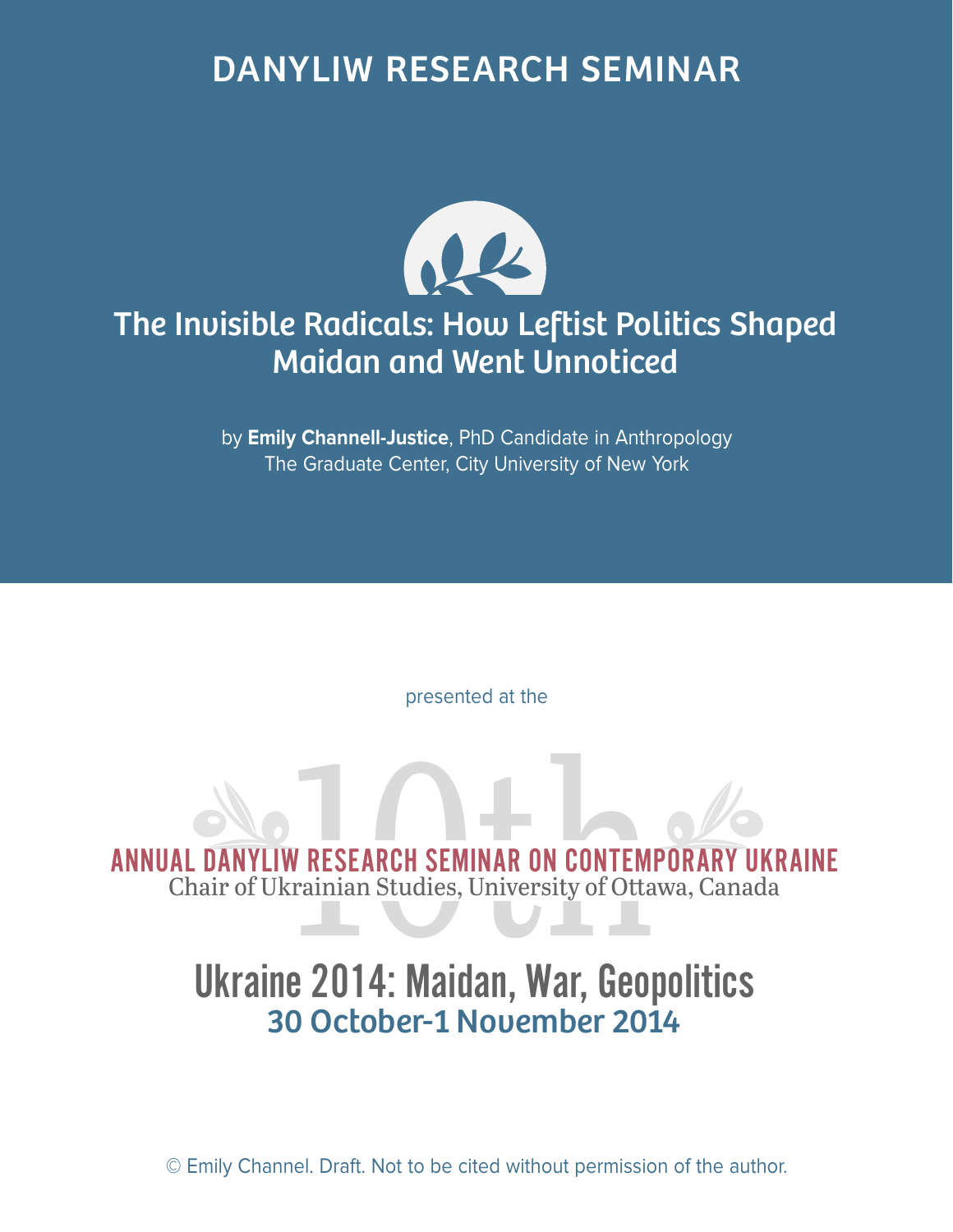kraine's EuroMaidan is recognized as a multi-faceted phenomenon: it began as<br>a small gathering on Maidan Nezalezhnosti in Kyiv on November 21, 2013, and<br>was initially organized around a demand for President Viktor Yanukovy a small gathering on Maidan Nezalezhnosti in Kyiv on November 21, 2013, and was initially organized around a demand for President Viktor Yanukovych to sign an Association Agreement with the European Union. The mobilizations shifted focus after violent attacks on sleeping protesters on the early morning of November 30, and protests continued through the winter, escalating in January and February. With demands ranging from the resignation of Yanukovych to the lustration of all former members of the government, Maidan was a space for established organizations and political parties to grow, and it also gave rise to myriad new organizations of various stripes. Many discussions have recognized the complexity present throughout the mobilizations, but one essential group of participants has so far been ignored: the Ukrainian left, made up of various groups of socialists, anarchists, and social democrats, among others.

Organized leftist columns participated in every aspect of Maidan; they were present from the first inklings of protest. They were often the targets of attacks based on their posters and banners promoting tolerance and equality; free transportation, education, and health care; and transparency and accountability in government. But leftists were also central organizers in multiple Maidan-based initiatives, including the Hospital Guard (Bapto y лікарні), the Women's Brigade (Жіноча Сотня), and the Student Assembly (Студентська асамблея) and the subsequent occupation of the Ministry of Education. This paper will discuss how leftist groups responded to shifting attitudes on Maidan to go from being marginal participants against whom violence was acceptable to being central players in several essential and broadly-supported initiatives. I had begun the main phase of my dissertation research with these groups in September 2013, so I used my rapport with these activists to maneuver through the various shifts on Maidan from November to June. However, my research with leftist groups began long before Maidan, so I contextualize their activism and its dynamism within a long history of marginalization from mainstream political participation.

I will suggest that there are two reasons for the erasure of leftist voices from Maidan. One is the focus on right-wing groups and their potential to influence the future of Ukrainian politics. This is not to say that these groups should be ignored; rather, I suggest that studies of the right must also recognize that a left must exist in a given context in order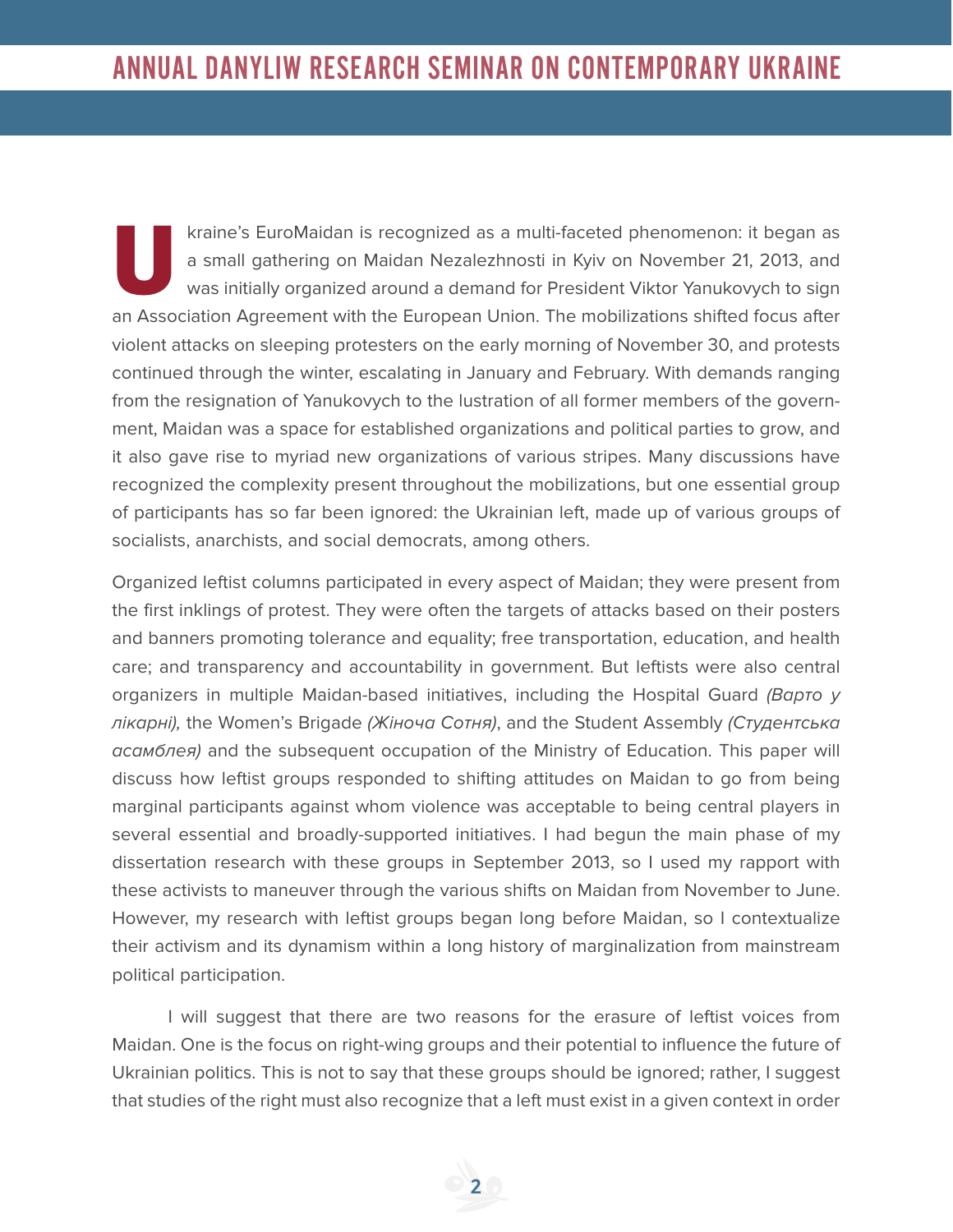for the "right" to have meaning.<sup>1</sup> The radical right and radical left have shaped each other since before Maidan (and research about the radical right was growing before Maidan, as well), but because of the advancement of several prominent right-wing organizations on Maidan (particularly Right Sector but also Tyahnybok's Svoboda and its paramilitary wing C14 and Lyashko's Radical Party), mainstream media has focused exclusively on the radical right. Academics have largely ignored the participation of leftists, which may be because leftist participation was not as visible, but it may also simply not occur to researchers to study such groups in a critical way because of their small size and their non-threatening positions to Ukrainian governmental institutions. However, the relationship between the right and left must be recognized in order for those designations to have meaning.

The second reason leftist groups have been ignored is that internal disagreements among the role of leftists on Maidan mean that there is no united leftist front to present to media or researchers. There is not even a single, agreed-upon definitely of what the left is and what leftists should do in Ukraine (and in the world more broadly). This paper considers the contributions of self-identified leftists to Maidan without suggesting that they represent any kind of unified "Left" in Ukraine. In other words, I use the term leftist because my interlocutors use this term. Both they and I recognize that leftism is itself very complicated, and these leftists are constantly engaged with the changing definitions of the left. As an ethnographer, I use the example of left-identified activists' participation on Maidan, which has been almost entirely ignored in the Western press, to complicate the picture of Maidan and to attempt to place these activists within a broader picture of a social movement on the margins of Europe. My research has encouraged me to suspend strict notions of "left" and "right" as unified identities and movements in order to see broad strokes of opposition all that rejected the Yanukovych regime in its entirety. My close proximity to leftist organizations allowed me to examine their participation on Maidan as it unfolded, but my role as an anthropologist required me to understand the positions of those attacking leftists as well as those who were willing to set aside political differences in order to create a stronger opposition.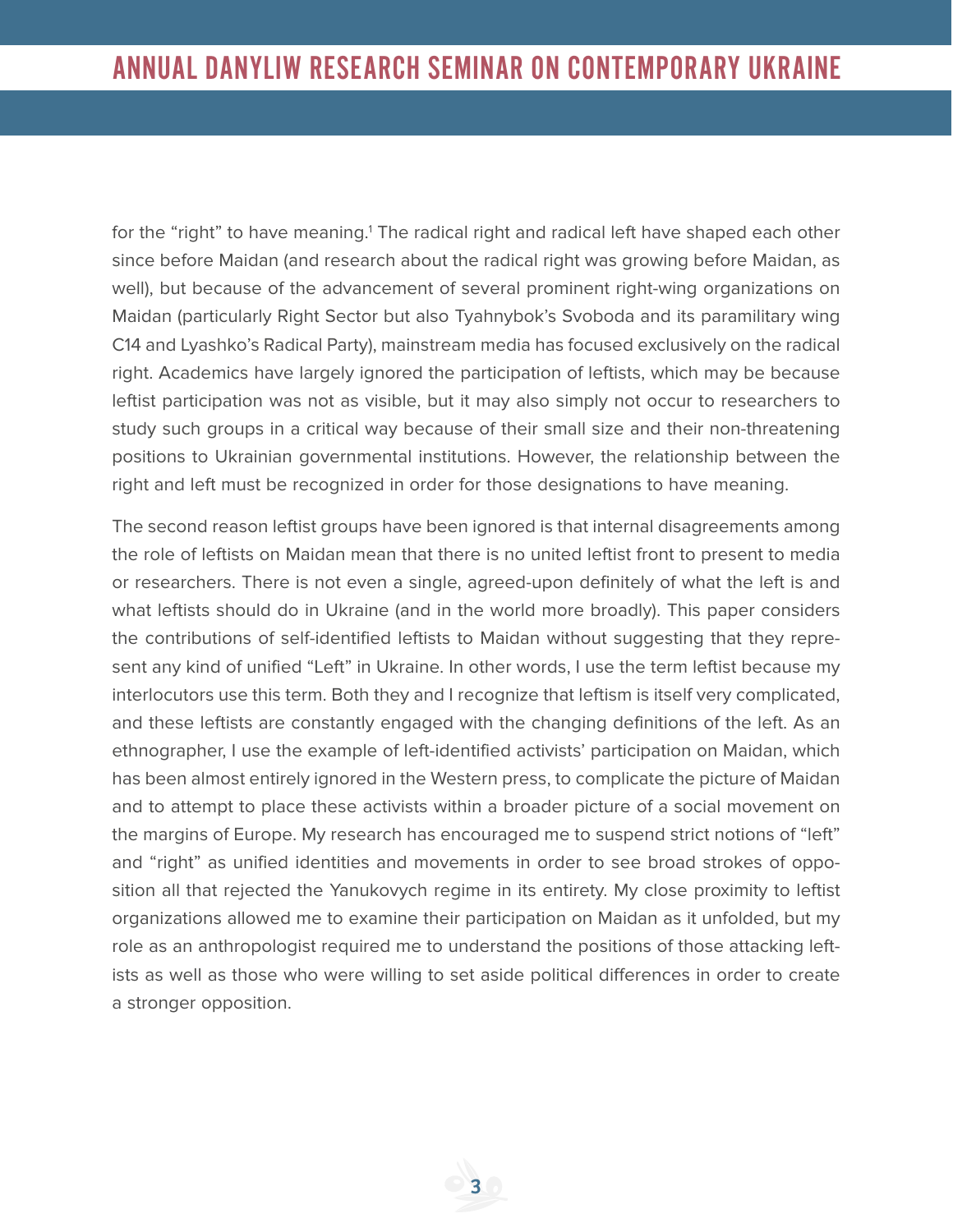#### *"Tolerance is a European Value"*

When I stood in the middle of Maidan with a radical leftist companion on November 22, I first heard the nationalist slogans that would dominate the protests and become common greetings among Maidaners (Слава Україні, героям cлава!/Glory to Ukraine, glory to the heroes in particular; Україна Це Європа/Ukraine is Europe was also a popular slogan on this first day). Leftists are often critical of this kind of nationalism because it so easily links with exclusionary ideologies which base the "nation" on an ethnic identity of Ukrainianness rather than on an idea of civic participation and diversity.2 This exclusionary kind of nationalism tends to reject Ukraine's Soviet past, because it sees that this history was always detrimental to Ukrainian nationhood. Adherents to this nationalism associate all "left" with Communism because of the residual influences of the Soviet economy and social structures. Current forms of leftism, usually enacted by young political activists who are often students, are included with this association of "left" with Communism, making the contemporary Ukrainian context a challenging and often dangerous place to be an overtly leftist person. In other words, it is easy to condemn the current left because it is not distinguished from state socialism in the minds of most people, even though most of today's leftists do not support an imagined return to the Soviet Union or even participation in Russia's Customs Union. But, as others have noted (journalist Andriy Movchan made this point at a "Left and Maidan" conference in Kyiv in April 2014), Maidan was not just nationalist but anti-Communist at its heart, and many participants saw the mobilizations and the overthrow of Yanukovych as the final step in freeing Ukraine from Russian/Soviet tethers. Any possible representation of Communism – including contemporary leftist slogans and ideas – was unwelcome on Maidan. As leftists are almost always associated with Communism, their initial presence on Maidan was condemned and even attacked.

Despite their criticisms of overt displays of nationalism, leftist activists used the massive mobilizations on Maidan to express their ideas as well, tentatively recognizing the importance of leftist participation in what might become a mass movement because of the possibility to use it as a platform for their own ideas. As November came to a close, leftist activists used mass marches as a space to present their campaign for free municipal transportation (a campaign that began before Maidan and continues to be discussed as the new government consolidates), free and accessible education, and a world without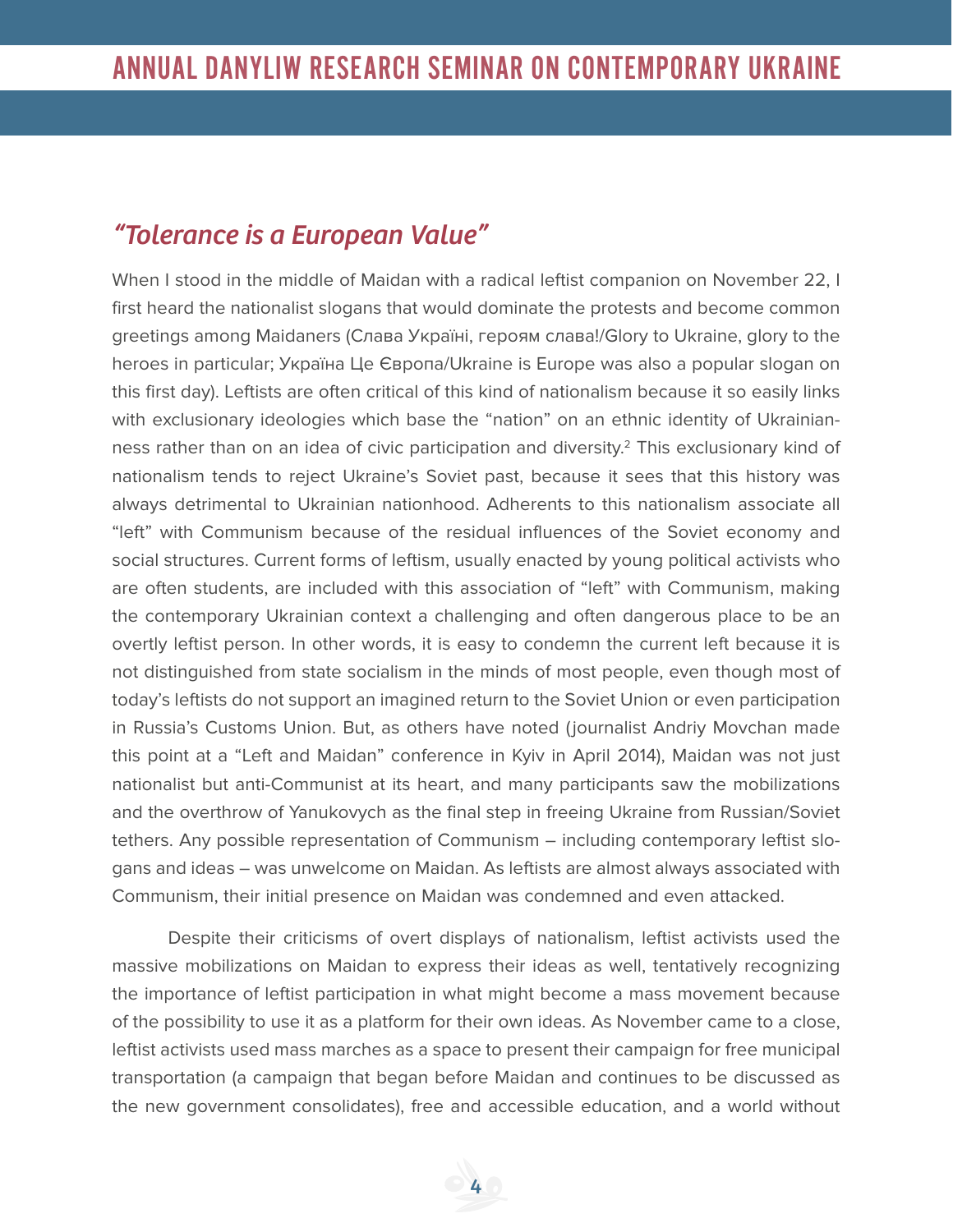borders. These ideas were more or less ignored, however, because they appeared alongside slogans about equality, tolerance, and feminism, which not only drew attention away from economic campaigns like transport and education, but there were also several direct attacks on those holding signs with these latter themes. Activists promoting feminism and against homophobia were attacked with lead pipes and pepper spray, and they were continually verbally abused by many passersby and protesters.<sup>3</sup>

On one particularly disastrous evening, a large leftist group appeared on Maidan with similar signs, some promoting tolerance and equality. Others criticized the capitalist economic structures of the European Union that would not be beneficial to most Ukrainians while attempting to still participate in pro-Europe discourses (as suggested by slogans like Солідарність з Євронародом, боротьба з Євробосами/Solidarity with the people of Europe, struggle with the bosses of Europe; Відкриті кордони замість відкритих ринків/Open borders instead of open markets). These signs and their creators also stood against clericalism and corruption as well as in support of labor unions and strikes. The signs presented no unified project or goal but were complicated slogans that were easily interpreted as anti-European; a few red and gold EU flags that activists had made did not help distance themselves from these negative interpretations. This same evening, participants carried pro-gender equality slogans, and one made a poster that read "Europe is Tolerance" (in English), with "tolerance" being written with rainbow stripes, evoking an LGBT agenda.<sup>4</sup> It was this poster that started what became an intense attack on the leftist group. Ultra-nationalists with red and black Ukrainian Insurgent Army (UPA) flags and buttons asking for a "Clean Ukraine" (чиста Україна) smashed and ripped leftists' signs, surrounding the group and pushing them down the steps. This is not to say that attacks on leftists were entirely unprovoked (although I am hesitant to use the word "provoke" because of its weight and constant use on Maidan) as the slogans did not present any kind of unified political project that could have helped leftists engage with others on Maidan, even while being critical of nationalism and EU policies. However, this kind of attack suggested that many Maidan participants were only interested in one agenda, which promoted an ethnically-based, heteronormative understanding of Ukraine as essentially Europe without engaging with either of those concepts in a critical way.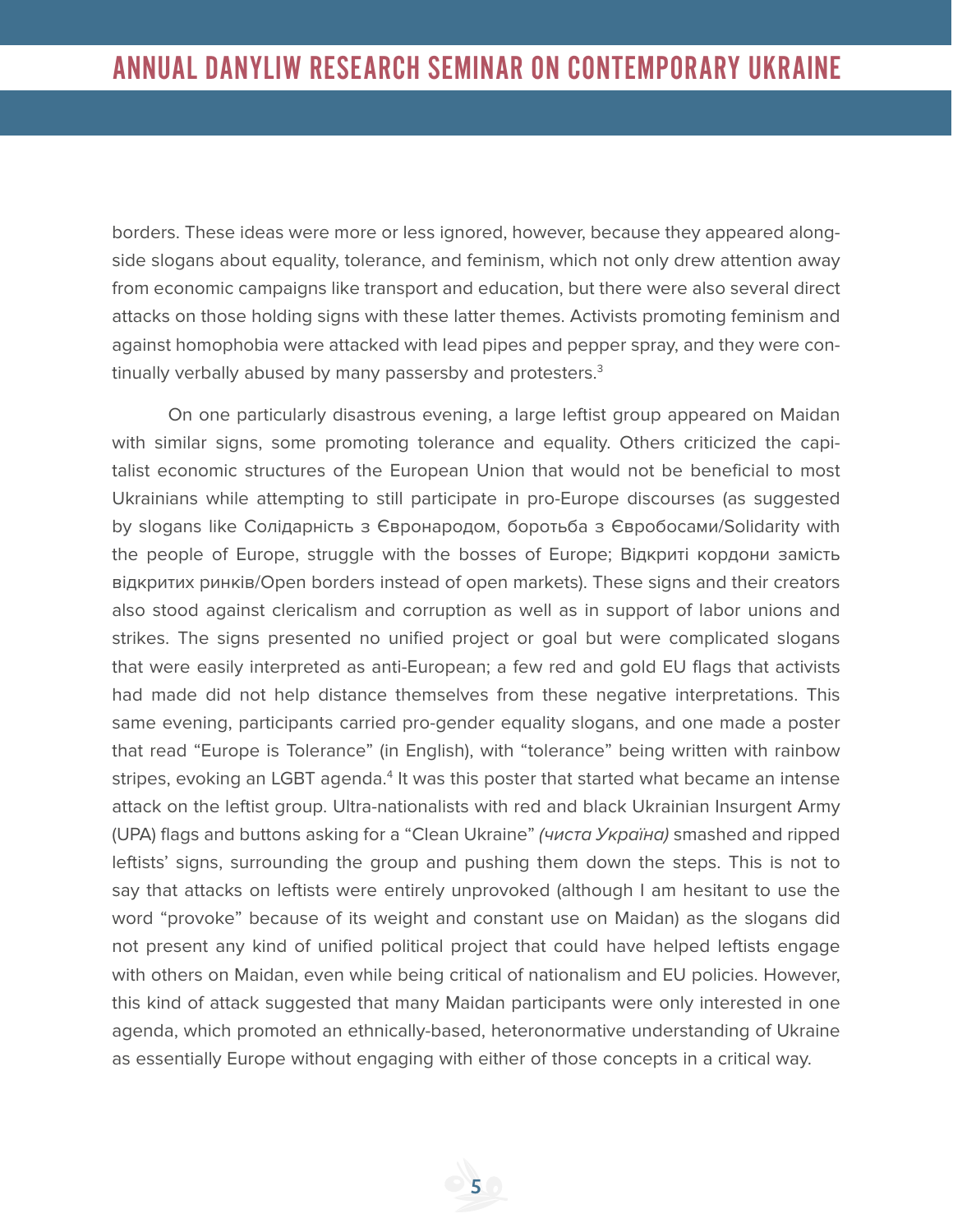Following this attack, the participants recognized the problems associated with this kind of presence on Maidan. Despite this extremely antagonistic atmosphere, leftist activists continued to be present on Maidan. Much of their focus turned to ideas about self-organizing and non-partisan politics. From its first days, Opposition politicians from the parties Batkivshchyna, UDAR, and Svoboda claimed to represent the protesters on Maidan. Leftist activists passed out informational fliers and carried signs day and night suggesting that protesters reject political agendas of those parties and organize their own politics. The ideas of self-organizing became a more viable solution as the Opposition candidates continually proved themselves to be unable to satisfy protesters' demands. At the same time that leftists stopped being present in large groups in the center of Maidan and instead participated in mass marches on the peripheries of the square (for their own protection as well as in order to criticize the central narratives of most protesters), their language began to be understood as more relevant to the changes happening on Maidan.

Leftist ideas became even more essential to Maidan after the night of the  $30<sup>th</sup>$ of November, when police violently attacked protesters sleeping on Maidan in order to make room for the New Year's Tree. Following November 30, slogans among non-leftists were largely focused toward Yanukovych. "Ukraine without Yanukovych" (Україна без Януковича) was a popular poster on Maidan, evoking the 2000 Ukraine without Kuchma protests. But here, leftists began to assert their relevance, because instead of simply blaming one person for the violence, they were already well-versed in language critical of a police state and linked this language to the Yanukovych regime. This allowed them to fit into criticisms of Yanukovych but with a broader language that condemned more than just the president but the entire system holding him up. Protesters responded positively to language about human rights and non-violence, presented by leftists at mass marches throughout December. At a march in early in the month, a leftist group hung a huge banner with the slogan, "We are against a police state" (Mи проти поліцейської держави) on the main street leading to Maidan, the banner was later relocated to the occupied City Hall, where it was flanked, ironically, by Opposition party flags. The language of the police state and the protection of human rights from the hands of state violence were formulated largely by leftist activists and were adopted into the rhetoric of others on Maidan as part of their criticism of the governing regime.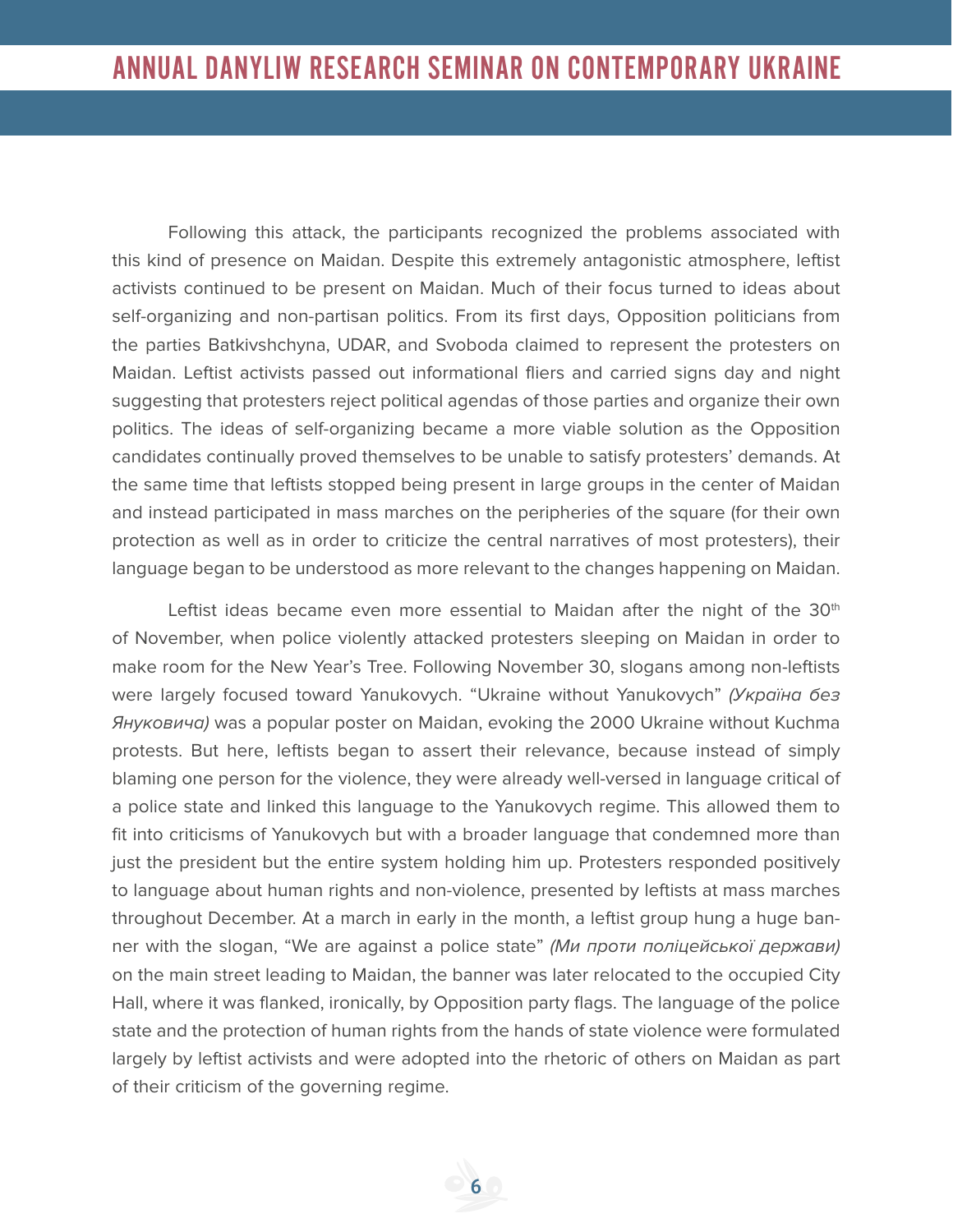#### *A Student-Organized Occupation*

The role of this shift in language may not be recognized as a leftist move in itself. However, the notion of self-organizing and standing against state violence led to leftist-influenced developments that would otherwise not have been possible. For example, after the occupation of the Ukrainian House in late January, a central location for assorted self-organized Maidan groups, like AutoMaidan and the Maidan Library, students claimed a space in the building. This space, known as Student Assembly, was used as a meeting point for general assemblies, at which students pursued various campaigns through working groups, like picketing courts and supporting economic boycotts of oligarch-owned companies. The students worked with other organizers in the Ukrainian House to schedule lectures and film screenings, which were attended by activists and protesters of all backgrounds. The Ukrainian House was vacated after the violence of February 18-20, but after the new transition government was decided and the president began to name a cabinet, students occupied the Ministry of Education for one week at the end of February. Like the Ukrainian House and City Hall occupations, the students had a medical point, a kitchen, places to sleep, and their own self-defense brigade who guarded the gates and only let student card-holders into the building. At the Ministry, they held massive student assemblies, elected a presidium to represent students, chose three student-approved candidates for minister (Mykhail Zhurovs'kyi decided not to accept the students' nomination, but the other two came to the Ministry to encourage students to support them; students decided to support both Serhiy Kvit and Lilia Hrynevych), and created a "road map" of demands for the improvement of higher education. When Serhiy Kvit was named the new minister and the Ministry re-opened for work, students meticulously opened each office in turn, followed by a livestream, showing that they had not damaged possessions or stolen documents during their occupation. By February 28, Kvit had accepted the students' road map.

The students' occupation of the Ministry of Education presents an interesting conundrum for leftists on Maidan: while its success was clearly based on progressive ideas like self-organization, transparency, accessibility, and consensus, and while the leftist student union was prominent in organizing and supporting the occupation, many students present identified with right-leaning, nationalist ideas. Serhiy Kvit, while considered to be much more in touch with modern Ukrainian education than Dmytro Tabachnyk,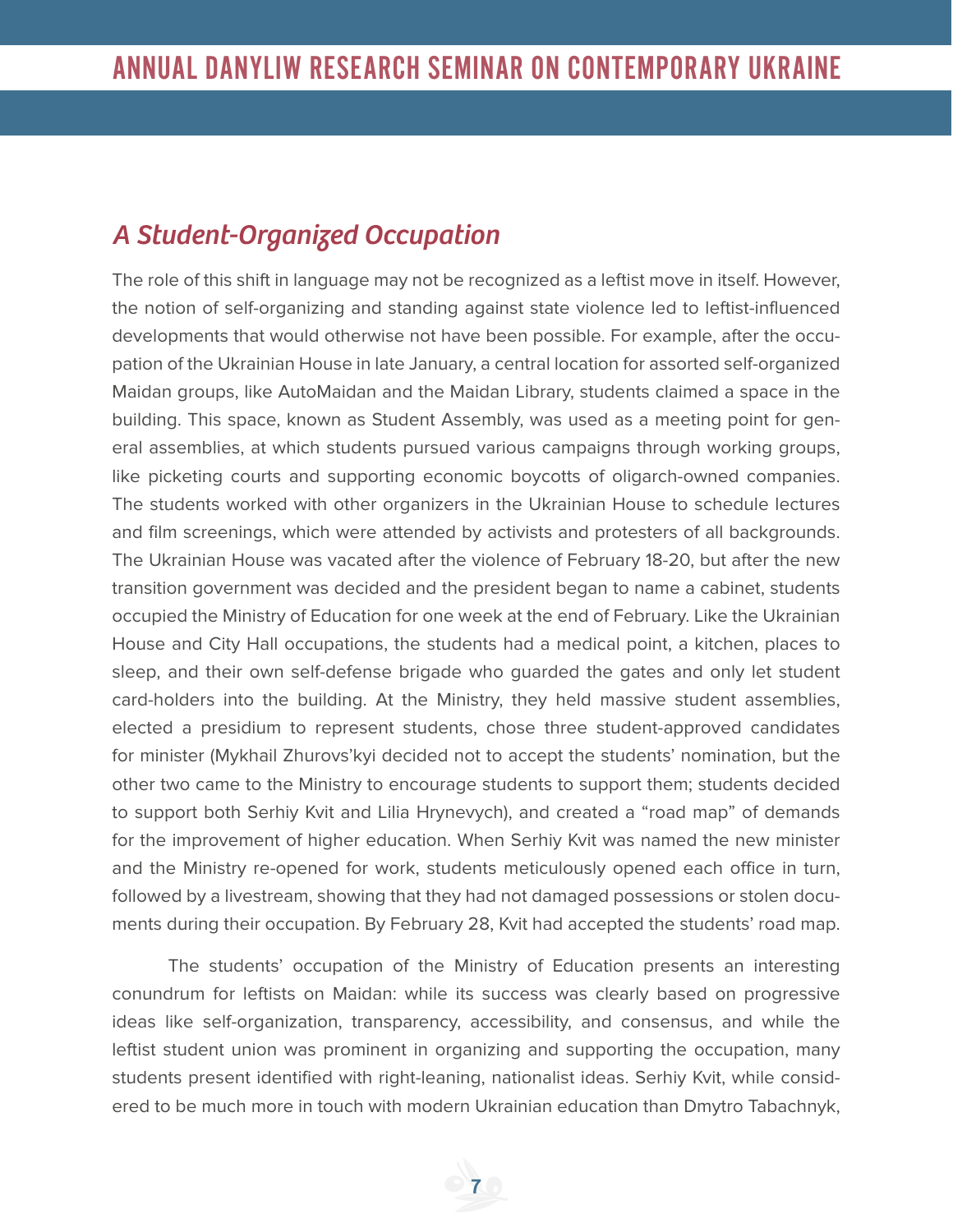the previous minister, was not the first (or second) choice of leftist groups. He is known for his own nationalist ideas and often condemnatory attitude toward active leftists and leftist spaces.<sup>5</sup> While he has certainly been amenable to student demands in his first days in office, whether he will continue with these progressive actions remains a concern. Many leftist student activists have considered the adoption of Law 1187-2 on higher education to be a success, but others are not fully satisfied with such legislative changes, as they do not represent systemic changes in the system of governance in Ukraine.

#### *Leftist "Success" on Maidan*

It is unclear whether leftist students who participated in the Ministry occupation can and should consider the realization of their demands as a success for the left. That a tactically radical move like occupying a government building continued until students elected to leave the building suggests significant student support, from left- and non-left-identified students. On one hand, this has brought student issues to the forefront of the new education minister's concerns, and student issues have been a central focus of leftist organizations in Ukraine (in part because many leftists are students themselves). On the other hand, the broad support of the Ministry occupation and the participation of multiple organizations has meant that the possible influence of leftist activists has been minimized, because their political identification marginalizes them. Considering the latter, is it effective for leftists to continue to participate in a movement in which, no matter how essential they are in its organization, their fundamental ideas are constantly devalued?

Many leftist activists have attempted to participate on Maidan with a certain distance. This translated into their participation exclusively in the areas where they could have a significant impact without having to be overtly nationalist in their participation. This allowed them to be part of the mobilizations without having to critically engage with those who had previously threatened and attacked them. In the beginning of this paper I mentioned the Hospital Guard, which followed ambulances and injured participants to help get people safely into hospitals and care without harassment from police or others. The Hospital Guard was started by leftist groups but, as the violence on Maidan expanded, the project relied on the efforts of any volunteers and was not an exclusively leftist initiative. The initiative itself is not a leftist project, but it allowed leftists to participate on Maidan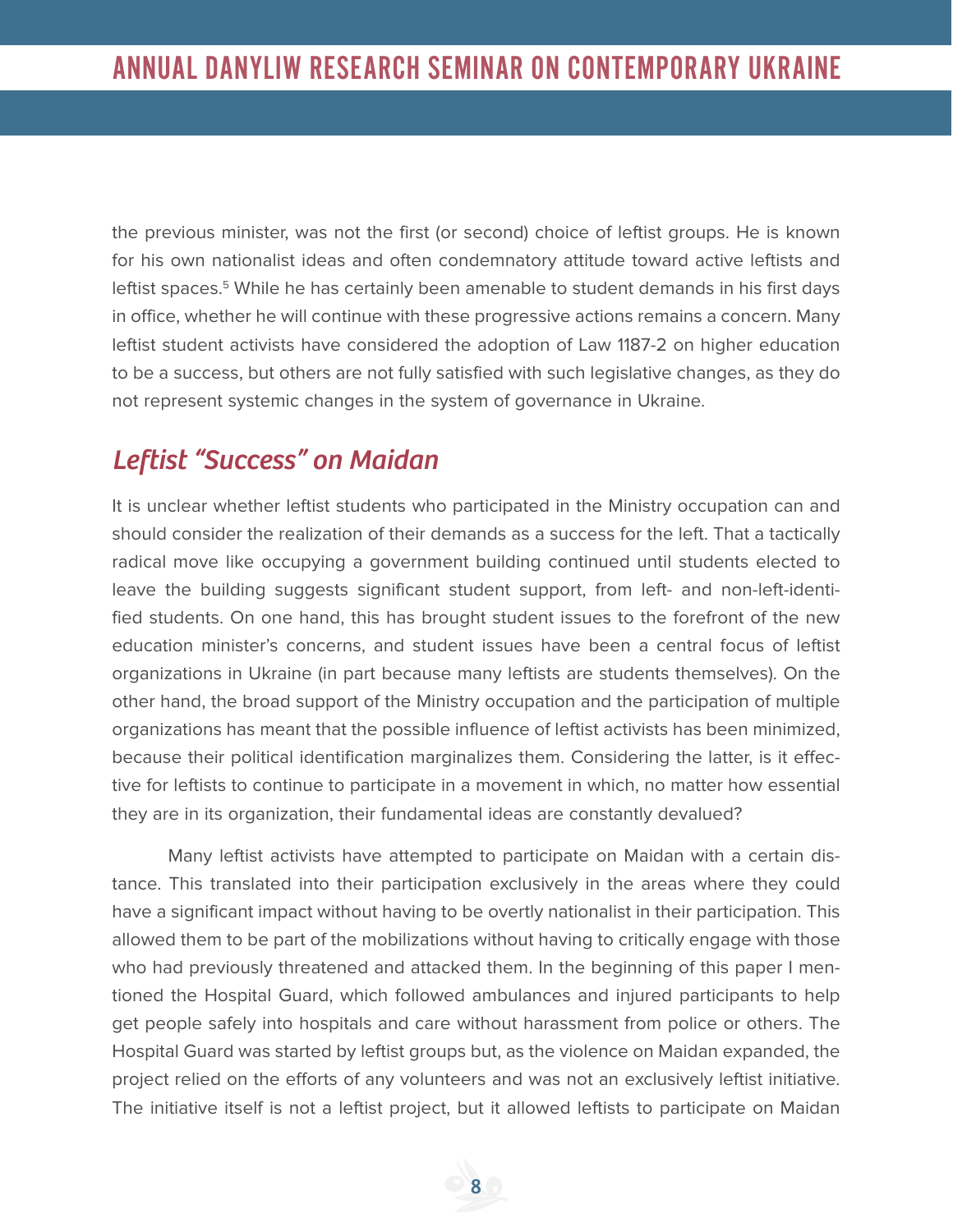without having to conform to the nationalist beliefs they criticized and also without having to maneuver through negative attitudes toward their politics.

The Women's Brigade was a second site of leftist intervention which became extremely popular with international media. As paramilitary brigades became more organized and present on Maidan, women who were tired of simply playing supporting roles formed their own "Sotnya" as a more active mechanism of participation. Many of these women came from leftist backgrounds or engaged with leftist activists and students in other capacities. The Women's Brigade was not necessarily a leftist initiative, but many of its participants were feminists and presented the organization as part of a dialogue about feminism in Ukraine. This group garnered attention from multiple English-language news websites,<sup>6</sup> which allowed discourses about women and gender discrimination to be part of dialogues about Maidan. Some feminists, however, were critical of the Women's Brigade, as it reproduced militarized hierarchies and mirrored heroic masculine roles, thus not actually contributing to feminist discourses.<sup>7</sup>

Similarly, the occupation of the Ministry of Education mirrored nearly exactly the organization of Maidan: while all needs, including food and health care, were provided, it relied strongly on a militarized protective structure to guarantee the well-being of participants. Criticisms about this type of militarization and the hierarchies it can reproduce – in its own organization as well as between militants and "civilians" – were not part of the discussion. In other words, the structure of the Ministry occupation did not create space for multiple voices, similarly to the way Maidan excluded these participants in its early days. However, the Ministry occupation did require many participants to set aside stark political differences in order to have an influence on the newly forming government, allowing for a non-partisan opposition that challenges assumptions about "right" and "left," while not entirely eliminating their undertones.

#### *Is There a Future Left?*

These three examples show the ways that Maidan has influenced leftist discourses because of the ways leftists engaged with the protests, despite their criticisms. Whether this constitutes a "success" of some kind is still unclear. On one hand, it was very produc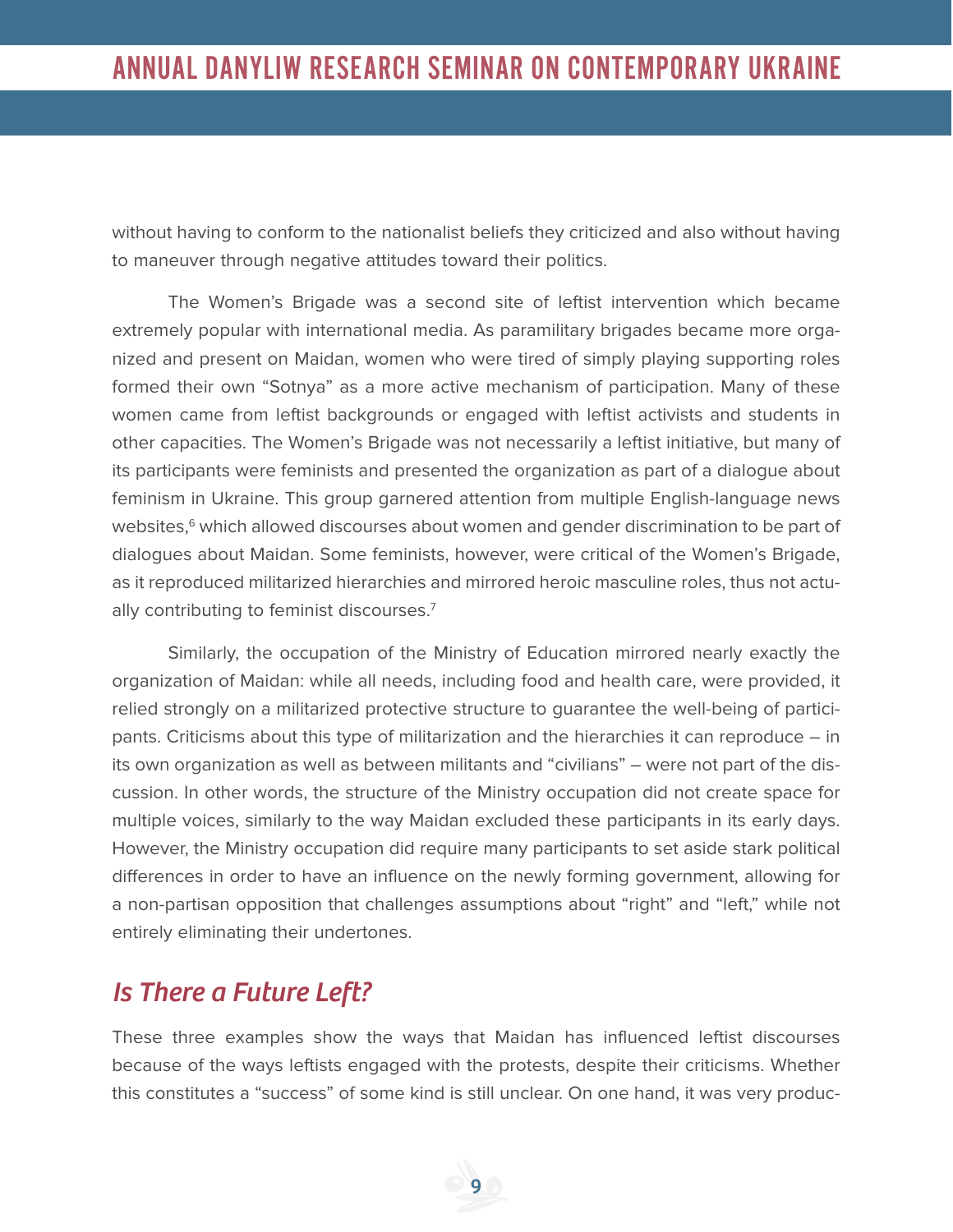tive for leftists to participate on Maidan by trying to fit their ideas within the more acceptable rhetorics that already existed among protesters. This led to adoption of widely-supported education legislation, to new discussions about gender equality, and to a highly useful medical initiative that was crucial to many participants' safety and care. While leftist groups are not necessarily recognized in their roles in these aspects of Maidan, they can be proud of this participation in such a historic moment.

At the same time, Maidan did not give leftists an opportunity to solidify themselves as a unified political voice that could be presented as a counter to radical right-wing attitudes. The mainstreaming of these attitudes<sup>8</sup> is not balanced by a mainstreaming of leftist ideas, and it is even possible that leftists will be even more marginalized than they were before Maidan because of the wide acceptance of right-wing and anti-Soviet stances. While leftists have provided extensive critical commentary about the events on Maidan that consider the influence of austerity measures on social welfare programs in Ukraine and the lack of systemic change that came with new elections, such ideas have, as yet, not been put into practice.

Education-based activism continues to be the one place that leftists have seen success, which is in part because this sphere does not demand a radical restructuring of institutions but instead considers legislative changes, like the law on higher education that was recently signed by President Poroshenko, a success. But other social changes suggested by leftists are not taken seriously by mainstream political institutions. Some leftists are attempting to build party-like structures in order to gain representation on the Kyiv City Council, for example, but as far as I know these attempts have seen little success. It seems to me that there is a growing distinction among leftists between those who think political representation is a success and those who do not. As the aftermath of Maidan becomes the consolidation of a new government through several elections, the particularities of smaller political organizations with little representation, such as leftist groups, might get lost in the fray. As studies of the radical right become more expansive and more necessary, I suggest that tracking these possible paths of leftist groups should be a parallel engagement for scholars concerned about current situation so we can honestly represent the multitude of political voices present in Ukraine today.